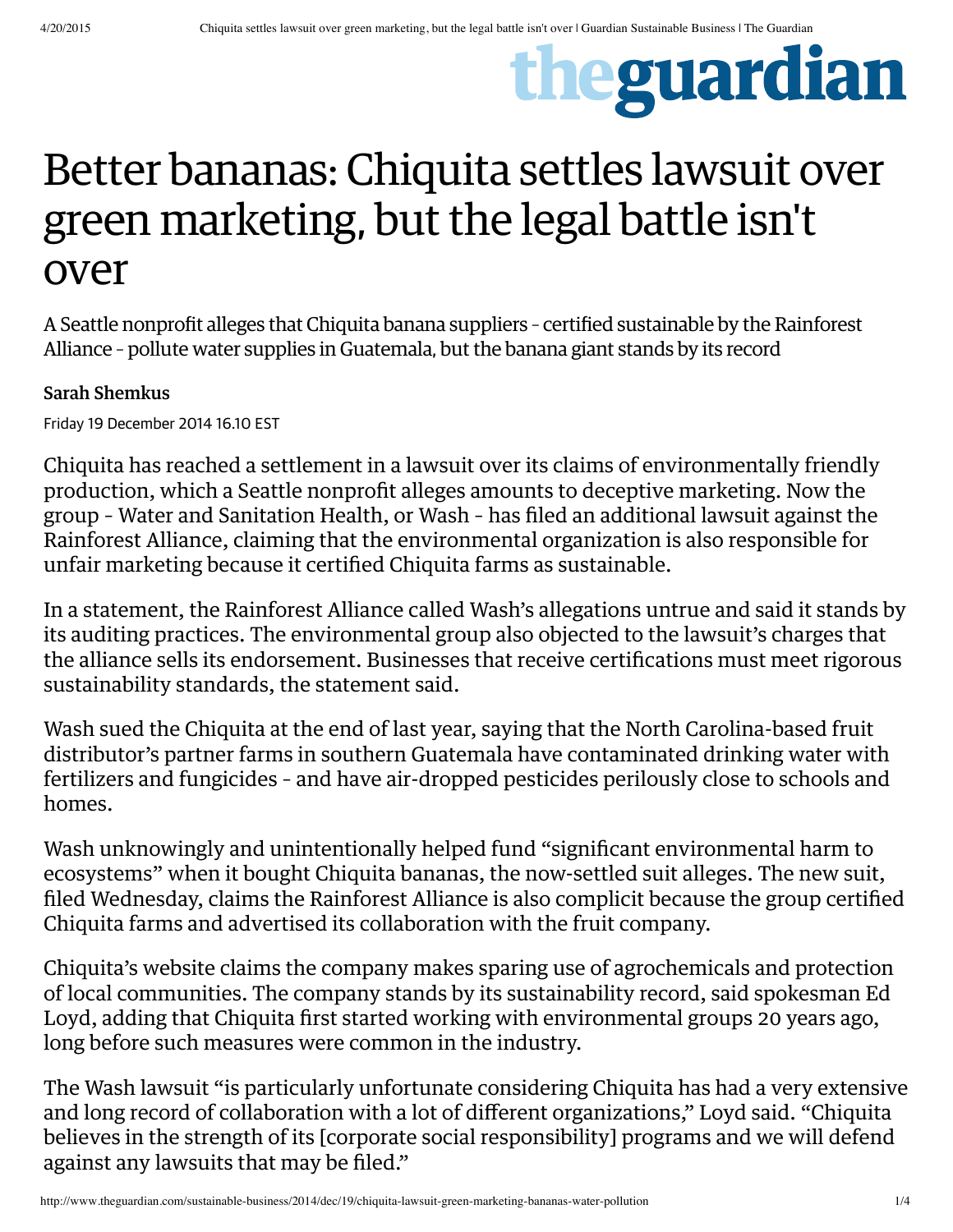The Chiquita settlement prevents Wash from pursuing further legal action against the company, but yet more lawsuits – from other parties – are already in the works and should be filed within weeks, said Eric John Harrison, an attorney and the executive director of Wash.

"I am not precluded from representing other people who purchased Chiquita bananas, believing they were grown in an environmentally conscious and responsible manner," Harrison said.

#### '**Less tolerance for greenwashing**'

The allegations raised in these lawsuits come at a moment when it is growing more difficult for companies to get away with making false environmental claims, a practice known as "greenwashing."

Consumers have grown more discerning when faced with marketing that promotes a product as environmentally friendly, and legal authorities are more likely to take action against false claims, said Richard J Sobelsohn, an attorney who works for LexisNexis in New York City and has taught and written about sustainability law.

"There's no question about it – there's less tolerance for greenwashing," Sobelsohn said.

In the past few years, the Federal Trade Commission has cracked down on deceptive environmental marketing practices. This year alone, the agency has settled with three plastic lumber makers, a diaper company, and a plastics manufacturer over charges that the businesses exaggerated the environmental benefits of their products.

Meanwhile, several high-profile lawsuits have also cropped up over the use of promotional terms that aren't legally defined. General Mills was sued by consumers who claim the term "natural" should not be used on products containing genetically modified ingredients, for example, and chicken giant Perdue Farms agreed to drop the phrase "humanely raised" from some of its labeling.

#### **Rainforest Alliance audited certified farms**

Chiquita has long bolstered its green credentials through its collaboration with the Rainforest Alliance. The banana company, which promotes "Loving Our Planet" as one of the pillars of its operation, has been working with the Rainforest Alliance since the early 1990s.

"In the early 90s, it was actually something that was very forward-leaning for our industry. To embrace that there would be third-party auditors that would come on to our own farms," Loyd said.

All of the banana farms owned by Chiquita and all third-party growers with which the company has long-term contracts are certified by the Rainforest Alliance, Loyd said, adding that roughly 75% of the bananas sold under the Chiquita name are grown on these certified farms. The latest lawsuit, however, alleges Rainforest Alliance staff told Harrison that as little as 15% of Chiquita bananas are grown under sustainable conditions.